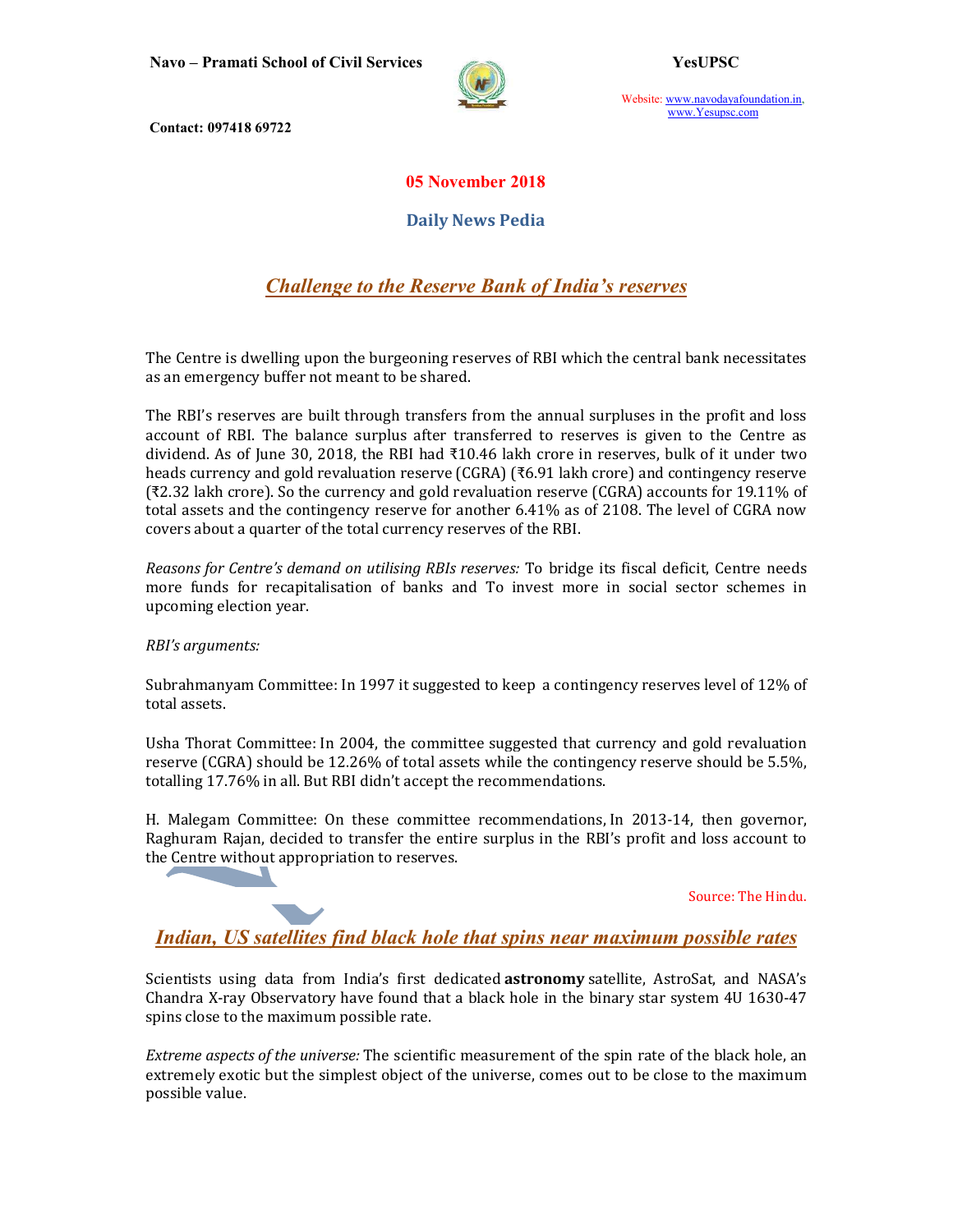This is generally very important to probe some extreme aspects of the universe, and the fundamental physics (for example, the theory of gravitation) related to them. Such measurements, especially of the spin rate, are very difficult to make, and can be done only by high-quality X-ray observations in the correct state of the binary stellar system.

AstroSat-Chandra study: This first cooperation of India and US using AstroSat and Chandra satellites regarding black hole studies should open up ways for future such collaborations.

The SXT and the Large Area X-ray Proportional Counter (LAXPC) aboard the first dedicated Indian astronomy satellite AstroSat played a key role to measure the black hole spin rate, which was consistent with results from our contemporaneous Chandra satellite data.

AstroSat was launched in 2015 by the Indian Space Research Organisation (ISRO). It is the first dedicated astronomy satellite of India, and the SXT aboard AstroSat is the first Indian X-ray telescope.

Apart from Japan, India is the first Asian country to build an X-ray Telescope (for example, China could not build such a telescope till now).

#### Source: The Hindu.

## Indian Railways to eliminate Unmanned Level Crossings (UMLCs) on Broad Gauge in a Mission Mode

Indian Railway has taken a mission area to eliminate all Unmanned Level Crossings (UMLCs) on Broad Gauge and accordingly special efforts have been made so that elimination can be completed at the earliest.

Progress till date: All Unmanned level crossings on routes having speed more than 130KMPH and on Sub-urban routes have been eliminated. 12 Zonal Railways have now become UMLC free on Broad Gauge route. By elimination of UMLCs on war footing, accidents at UMLCs have reduced from 65 in 2009-10 to 3 in 2018-19.

#### Source: The Hindu.

### 'NASA's historic Dawn mission to asteroid belt comes to end'

NASA's pioneering Dawn spacecraft which orbited the two largest objects in the asteroid belt has run out of fuel, ending a historic 11-year mission

It had unravelled many mysteries of our solar system.

The Dawn mission was launched in 2007 to study the proto planet Vesta and the dwarf planet Ceres. It missed scheduled communications sessions with NASA's Deep Space Network. Mission managers concluded that the spacecraft finally ran out of **hydrazine**, the fuel that enables the spacecraft to control its pointing. The astounding images and data that Dawn collected from Vesta and Ceres are critical to understanding the history and evolution of our solar system. Dawn can no longer keep its antennae trained on Earth to communicate with mission control or turn its solar panels to the Sun to recharge, according to the US space agency.

Records set by the mission: In 2011, when Dawn arrived at Vesta, the second largest world in the main asteroid belt, the spacecraft became the first to orbit a body in the region between Mars and Jupiter.

#### Navo – Pramati School of Civil Services Navo – Wesuppedia Navo – YesuPSC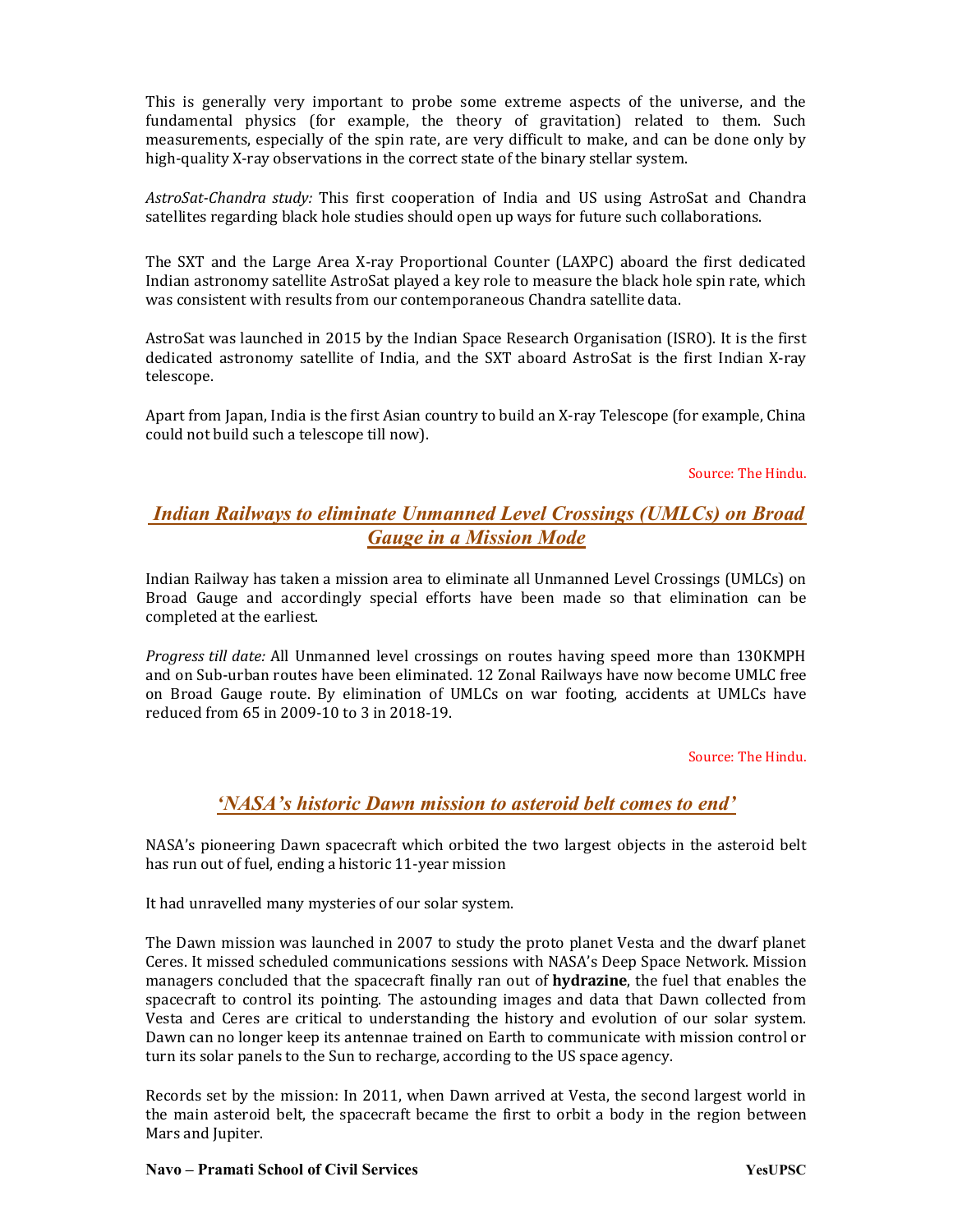In 2015, when Dawn went into orbit around Ceres, a dwarf planet that is also the largest world in the asteroid belt, the mission became the first to visit a dwarf planet and go into orbit around two destinations beyond Earth, it said.

Dawn also reinforced the idea that dwarf planets could have hosted oceans over a significant part of their history and potentially still does. Dawn will remain in orbit for at least 20 years, and engineers have more than 99% confidence the orbit will last for at least 50 years.

#### Source: The Hindu.

## Indian Navy's Deep Submergence Rescue Vessel (DSRV) Capability

The Indian Navy has inducted a Submarine Rescue System with a Deep Submergence Rescue Vessel (DSRV) along with associated equipment.

Deep Submergence Rescue Vessel (DSRV): The Indian DSRV has the capability to rescue personnel from a distressed submarine (DISSUB) up to a depth of 650 m and it is the latest in terms of technology and capabilities. It has been designed and supplied to meet unique requirements of our submarines by M/s James Fishes Defence, UK.

This System has a Side Scan Sonar for locating the position of the submarine in distress at sea. It will be providing immediate relief by way of posting Emergency Life Support Containers with the help of Remotely Operated Vehicle (ROV) for the rescue.

To ensure early mobilization, the System permits rapid transportation of the Rescue System from the base to the exact location of the distressed submarine by transportation using air/land/sea vessels.

Source: The Hindu.



### Raja Mandala: Shifting sands in West Asia

With Iran sanctions, Donald Trump has embarked on a new course. Delhi needs to devote greater energies to the unfolding changes.

When it comes to the Middle East, the political discourse in Delhi tends to oscillate between extremes. One the one hand are the grandiloquent themes — solidarity with the Arabs and Muslims of the region and supporting their battle against imperialism and Zionism. On the other hand are such mundane considerations as where the next barrel of oil comes from and its price. And the safety and security of millions of Indians working in the region.

Delhi's efforts to deal with these difficult challenges in an unforgiving region constantly run into the tension between pragmatism and high-minded foreign policy rhetoric. Adding to Delhi's woes, India's Middle East policy has long been tied to domestic political contestation on "secularism" and "minority appeasement". Facts from the ground have rarely mattered in India's domestic political arguments about the Middle East but have continuously challenged India's diplomacy in the region.

America's renewed sanctions on Iran, which kicked in Monday this week, mark the beginning of a new crisis in the Middle East. Delhi needs to pay attention to three major trends that are changing the big picture in the Middle East.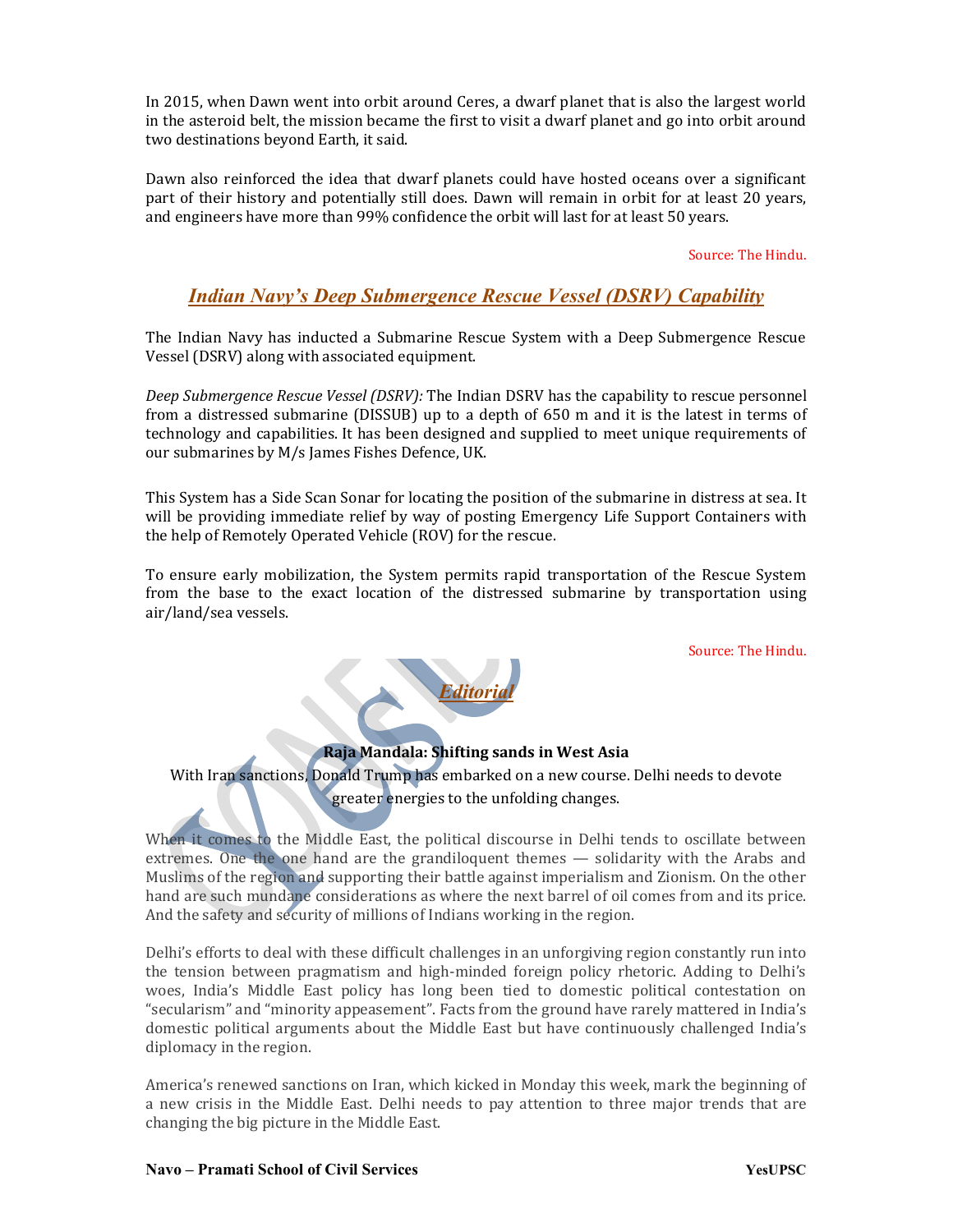The first is about the nature of confrontation between the US and Iran. The sanctions regime against Iran, according to the US's official claims, is one of the toughest the world has known. Their objective is not just about getting Tehran to renegotiate the terms of the nuclear agreement of 2015 that Iran signed with the US and the international community. Their goal is to change the "behaviour" of the regime if not the regime itself. To put simply, we are taking an economic war against Iran that could escalate into a military conflict.

The conflict is not limited to the US and Iran. Whether we like it or not, many of Iran's Arab neighbours, including Bahrain, Egypt, Saudi Arabia and Egypt, support the Trump Administration's offensive against Tehran. For they fear Iran's growing power and the assertion is threatening to undermine their national coherence and security. They believe that the 2015 nuclear agreement empowered rather than constrained Iran. Israel fully shares this understanding.

The second trend is the unfolding normalisation of relations between Israel and the Gulf countries. The tone for new thinking was set at the highest levels in the region by Oman's Sultan Qaboos bin Said who received the Israeli Prime Minister Benjamin Netanyahu in Muscat last month. This was the first time in more than two decades that an Israeli PM was travelling to the Gulf.

Oman's Foreign Minister Yousuf bin Alawi bin Abdullah explained the decision by pointing out that "Israel is a state present in the region, and we all understand this. The world is also aware of this fact. Maybe it is time for Israel to be treated the same [as other states] and also bear the same obligations."

Beyond this high-profile visit, there is growing engagement between Israel and the Gulf across a broad spectrum. Miri Regev, Netanyahu's minister for sport and culture, was in Abu Dhabi last month cheering an Israeli team participating in an international judo competition. She also visited the Grand Mosque in Abu Dhabi and declared that her visit was about promoting peace and prosperity in the Middle East. Beyond sport and culture, there have been unconfirmed reports on the growing intelligence exchanges and security cooperation between Israel and some Gulf countries.

Third, the Trump Administration is promoting a new framework for peace between Israelis and Palestinians. Billed as the "Deal of the Century" and led by Jared Kushner, the president's son-inlaw and adviser, the peace plan is likely to be unveiled in the days ahead. The current Palestinian leadership believes the plan will be even more one-sided in favour of Israel than the one the US was backing before.

The Trump Administration, which has discarded the traditional approaches to peace in the region, is betting that Saudi Arabia and other Gulf Arabs will help nudge the Palestinians into accepting a new deal. For Washington, the political crisis over the killing of Khashoggi has come in handy to pressure Saudi Arabia into facilitating peace deals in Palestine and beyond in Yemen and Syria.

The idea of a grand transformation in the Middle East has tempted other American presidents before. The US invasion and occupation of Iraq in 2003 was driven by the ambition to promote democracy in the region. Now again, the Trump administration is hoping that a renewed confrontation with Tehran will create the conditions for the overthrow of the Islamic Republic and rearrange the regional order. Washington thinks that the threat from Iran can be leveraged to build a new Middle East Security Alliance of Sunni Arabs and help settle the Palestine question. But the region's internal contradictions, for example between Turkey and Saudi Arabia, and the interests of the other great powers like Russia and the European Union will probe the gap between American ambition and regional reality.

What matters in the end, however, is the fact that Trump has embarked on a bold new course in the Middle East. Like President George W Bush's invasion of Iraq in 2003, the latest American